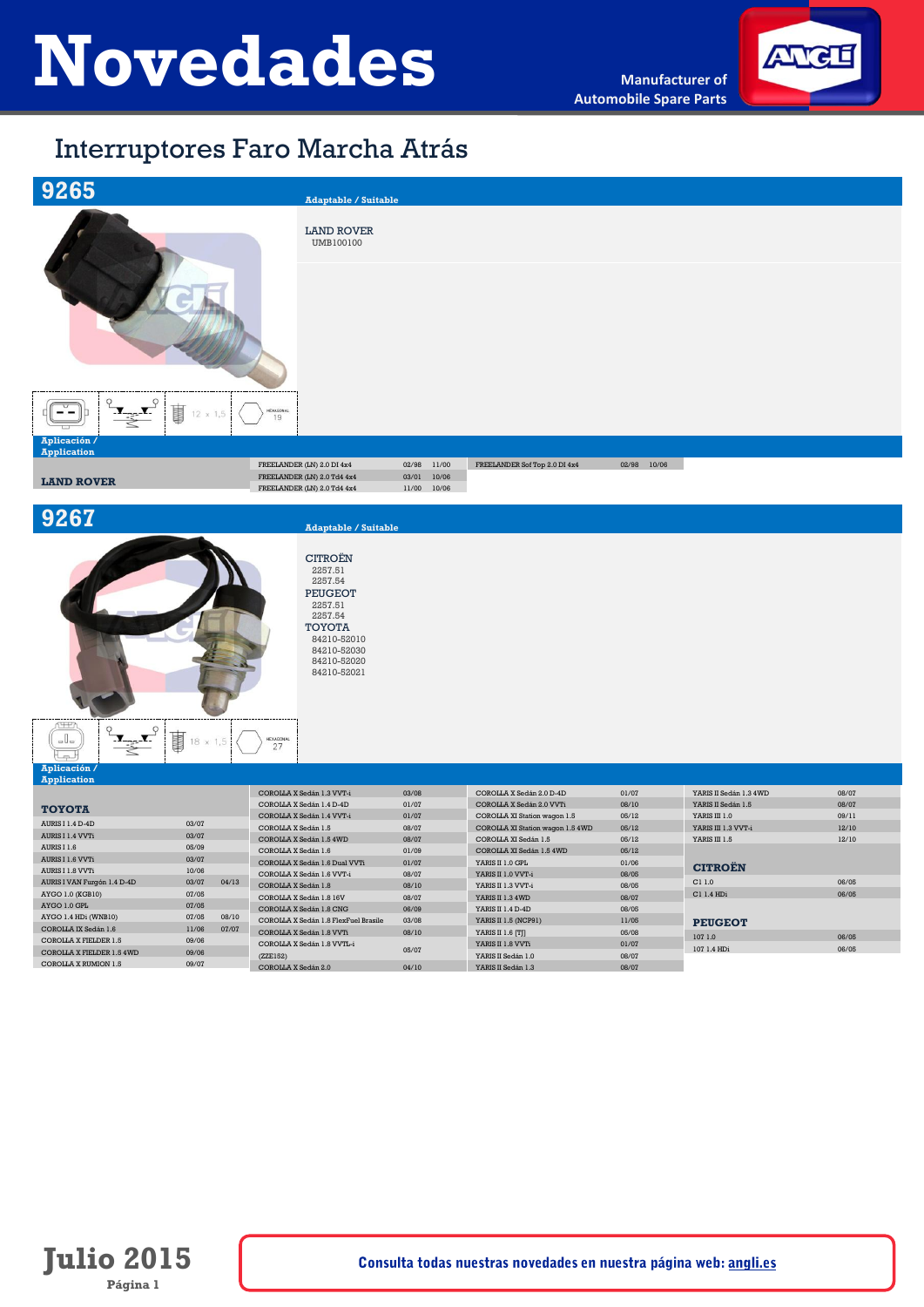**Manufacturer of Automobile Spare Parts**



**9268 Adaptable / Suitable** 

### HYUNDAI 93860-49600 93860-49650 KIA 0K30A17640 9386049600 9386049650

HEXAGONAL<br>24

 $\begin{picture}(120,110) \put(10,10){\line(1,0){15}} \put(10,10){\line(1,0){15}} \put(10,10){\line(1,0){15}} \put(10,10){\line(1,0){15}} \put(10,10){\line(1,0){15}} \put(10,10){\line(1,0){15}} \put(10,10){\line(1,0){15}} \put(10,10){\line(1,0){15}} \put(10,10){\line(1,0){15}} \put(10,10){\line(1,0){15}} \put(10,10){\line(1,0){1$ 

| Aplicación /<br><b>Application</b>     |                |                |                                |       |       |                                                             |                |                                                                                  |       |       |
|----------------------------------------|----------------|----------------|--------------------------------|-------|-------|-------------------------------------------------------------|----------------|----------------------------------------------------------------------------------|-------|-------|
|                                        |                |                | i30 II CW 1.4                  | 06/12 |       |                                                             |                | PRO CEED 1.6 CVVT                                                                | 10/10 |       |
|                                        |                |                | i30 II CW 1.4 CRDi             | 06/12 |       |                                                             |                | PRO CEED 2.0 CRDi 140                                                            | 02/08 |       |
| <b>HYUNDAI</b>                         |                |                | i30 II CW 1.6                  | 06/12 |       | <b>KIA</b>                                                  |                | RIO I Station wagon 1.3                                                          | 08/00 | 02/05 |
| ACCENT IV 1.4                          | 11/10          |                | i30 II CW 1.6 CRDi             | 06/12 |       | <b>BONGO III 2.9 CRDi</b>                                   | 04/07          | RIO I Station wagon 1.5 16V                                                      | 08/00 | 02/05 |
| ACCENT IV 1.4 CVT                      | 11/10          |                | i30 II CW 1.6 GDI              | 06/12 |       | CARENS II 1.6                                               | 07/02          | RIO I R.Familiar 1.3                                                             | 09/00 | 02/05 |
| ACCENT IV 1.6                          | 11/10          |                | i40 1.6 GDI                    | 03/12 |       | CARENS II 2.0 CRDi                                          | 11/05          | RIO I R.Familiar 1.5 16V                                                         | 09/00 | 02/05 |
| <b>ACCENT IV R.Familiar 1.4</b>        | 11/10          |                | i40 1.7 CRDi                   | 03/12 |       | CARENS III 1.6 CRDi 128                                     | 10/10          | RIO I R.Familiar 1.6 [CDN] [USA]                                                 | 06/00 | 02/05 |
| ACCENT IV R.Familiar 1.6               | 11/10          |                | i40 2.0 GDI                    | 03/12 |       | CARENS III 1.6 CVVT                                         | 08/09          | RIO II 1.4 16V                                                                   | 03/05 |       |
| <b>ACCENT IV R.Familiar 1.6 CRDi</b>   | 10/11          |                | i40 CW 1.6 GDI                 | 07/11 |       | CARENS III 2.0 CRDi 140                                     | 09/06          | RIO II 1.6 CVVT                                                                  | 03/05 |       |
| ELANTRA IV 2 volumi / Coda spiovente   | 06/06          | 06/11          | i40 CW 1.7 CRDi                | 07/11 |       | CARNIVAL I 2.5 V6                                           | 10/01          | RIO II R. Familiar 1.4 16V                                                       | 03/05 |       |
| 1.6 CVVT                               |                |                | i40 CW 2.0 GDI                 | 07/11 |       | CARNIVAL L2.9 CRDi                                          | 10/01          | RIO II R.Familiar 1.6 16V                                                        | 03/05 |       |
| ELANTRA IV 2 volumi / Coda spiovente   | 06/06          | 06/11          | ix20 1.4                       | 11/10 |       | CARNIVAL I 2.9 TD                                           | 01/99          | RIO III 1.1 CRDi                                                                 | 09/11 |       |
| 2.0 CVVT                               |                |                | ix20 1.4 CRDi                  | 11/10 |       | CARNIVAL II 2.2 CRD                                         | 01/10          | <b>RIO III 1.25 CVVT</b>                                                         | 09/11 |       |
| ELANTRA V R.Familiar 1.6               | 06/11          |                | ix201.6                        | 11/10 |       | CARNIVAL II 2.7 V6                                          | 06/06          | RIO III 1.25 LPG                                                                 | 09/11 |       |
| ELANTRA V R. Familiar 1.6 CRDi         | 02/11          |                | ix20 1.6 CRDI                  | 06/11 |       | CARNIVAL II 2.9 CRDi                                        | 06/06          | RIO III 1.4 CRDi                                                                 | 09/11 |       |
| ELANTRA V R. Familiar 1.8              | 09/10          |                | ix35 1.6                       | 11/10 |       | CARNIVAL II 2.9 CRDi LX                                     | 09/06          | RIO III 1.4 CVVT                                                                 | 09/11 |       |
| H-1 / STAREX 2.5 CRDi                  | 12/02          | 04/04          | ix35 1.7 CRDi                  | 11/10 |       | CEED I 1.4                                                  | 12/06          | RIO III 1.6 CVVT                                                                 | 06/12 |       |
| H-1 / STAREX 2.5 CRDi 4WD              | 12/02          | 04/04          | ix35 2.0 CRDi                  | 01/10 |       | CEED I 1.4 CVVT                                             | 06/10          | RIO III R.Familiar 1.25 CVVT                                                     | 10/11 |       |
| H-1 I Autobus 2.5 CRDi                 | 01/02          |                | ix35 2.0 CRDi 4WD              | 01/10 |       | CEED I 1.6 CVVT                                             | 10/10          | RIO III R. Familiar 1.4 CVVT                                                     | 10/11 |       |
| H-1 I Autobus 2.5 CRDi 4WD             | 12/02          |                | ix35 2.0 GDi                   | 08/13 |       | <b>CEED 12.0</b>                                            | 12/06          | RIO III R. Familiar 1.6 CVVT                                                     | 06/12 |       |
| H-1 I Furgonato 2.5 CRDi               | 08/03          | 04/04          | ix35 2.0 GDi 4WD               | 08/13 |       | CEED I 2.0 CRDi                                             | 06/07          | SEDONA 2.5 V6                                                                    | 07/01 |       |
| H-1 I Pianale piatto/Telaio 2.5 CRDi   | 12/02          |                | SANTA FÉ L2.2 CRD              | 10/05 | 03/06 | CEED I 2.0 CRDi 140                                         | 09/07          | SEDONA 2.9 CRDi                                                                  | 07/01 |       |
| H-1 II 2.4                             | 01/10          |                | SANTA FÉ L2.7                  | 10/05 | 03/06 | CEED I Station wagon 1.4                                    | 09/07          | SEPHIA I 1.5 i                                                                   | 02/96 | 10/97 |
| H-1 II 2.4 i                           | 02/08          |                | <b>SANTA FÉ I 2.7 4x4</b>      | 10/05 | 03/06 | CEED I Station wagon 1.4 CVVT                               | 10/10          | SEPHIA I R.Familiar 1.5 i                                                        | 02/96 | 10/97 |
| H-1 II 2.5 CRDi                        | 02/08          |                | SANTA FÉ II 2.0 CRDi           | 12/10 |       | CEED I Station wagon 1.6 CVVT                               | 06/09          | SEPHIA II 1.5 i 16V                                                              | 09/97 |       |
| H-1 II 2.5 CRDi Low Power              | 12/10          |                | SANTA FÉ II 2.0 CRDi 4x4       | 12/10 |       | CEED I Station wagon 2.0                                    | 09/07          | SEPHIA II 1.6 i 16V                                                              | 07/00 |       |
| H-1 II Travel 2.4 i                    | 02/08          |                | SANTA FÉ II 2.2 CRDi           | 03/06 |       | CEED I Station wagon 2.0 CRDi 140                           | 09/07          | <b>SHUMA 1.5 i 16V</b>                                                           | 10/97 | 03/01 |
| H-1 II Travel 2.5 CRDi                 | 05/08          |                | SANTA FÉ II 2.2 CRDi 4x4       | 10/05 |       | CEED II 1.4 CRDi 90                                         | 05/12          | SHUMA 1.6                                                                        | 01/01 | 08/04 |
| H-1 II Travel 2.5 CRDi Low Power       | 12/10          |                | SANTA FÉ II 2.2 CRDi GLS       | 03/06 |       | CEED II 1.4 CVVT                                            | 05/12          | SHUMA R.Familiar 1.5 i 16V                                                       | 10/97 | 10/01 |
| H100 II Pianale piatto/Telaio 2.5 CRDI | 01/04          |                | SANTA FÉ II 2.2 CRDI GLS 4x4   | 03/06 |       | CEED II 1.6 CRDi 110                                        | 05/12          | SHUMA R.Familiar 1.6                                                             | 05/01 | 05/04 |
| H100 II Pianale piatto/Telaio 2.5 TCI  | 01/04          |                | SANTA FÉ II 2.4                | 11/10 |       | CEED II 1.6 CRDi 115                                        | 05/12          | SORENTO I 2.4                                                                    | 08/02 |       |
| H100 II Pianale piatto/Telaio 2.6 D    | 01/04          |                | SANTA FÉ II 2.4 4x4            | 07/10 |       | CEED II 1.6 CRDi 128                                        | 05/12          | SORENTO L2.5 CRD                                                                 | 08/02 |       |
| i1011.0                                | 01/11          |                | SANTA FÉ II 2.7                | 03/06 |       | CEED II 1.6 CRDi 90                                         | 05/12          | SORENTO II 2.0 CRDi                                                              | 11/10 |       |
| i10 II 1,0 LPG                         | 02/14          |                | <b>SANTA FÉ II 2.7 4x4</b>     | 03/06 |       | CEED II 1.6 CVVT                                            | 05/12          | SORENTO II 2.0 CRDi 4WD                                                          | 11/10 |       |
| i10 II 1.0                             | 12/13          |                | SANTA FÉ II 2.7 V6 GLS         | 03/06 |       | CEED II 1.6 GDI                                             | 05/12          | SORENTO II 2.2 CRDi                                                              | 11/09 |       |
| i10 II 1.2                             | 12/13          |                | SANTA FÉ II 2.7 V6 GLS 4x4     | 03/06 |       | CEED II Sportswagon 1.4 CRDi 90                             | 09/12          | SORENTO II 2.2 CRDi 4WD                                                          | 11/09 |       |
| i20 I 1.1 CRDi                         | 03/12          |                | SANTA FÉ III 2.0 CRDi          | 09/12 |       | CEED II Sportswagon 1.4 CVVT                                | 09/12          | SORENTO II 2.4 CVVT                                                              | 11/09 |       |
| i20 I 1.2                              | 09/08          |                | SANTA FÉ III 2.0 CRDi 4WD      | 09/12 |       | CEED II Sportswagon 1.6 CRDi 110                            | 03/13          | SORENTO II 2.4 CVVT 4WD                                                          | 11/09 |       |
| i20 I 1.4                              | 09/08          |                | SANTA FÉ III 2.2 CRDi          | 09/12 |       | CEED II Sportswagon 1.6 CRDi 128                            | 09/12          | $S$ OIJI $\cdot$ I $\cdot$ I $\cdot$ 6 CRD $\cdot$ I $\cdot$ I $\cdot$ I $\cdot$ | 02/09 |       |
| i20 I 1.4 CRDi                         | 08/08<br>09/08 |                | SANTA FÉ III 2.2 CRDi 4WD      | 09/12 |       | CEED II Sportswagon 1.6 GDI<br>CERATO II KOUP 1.6 CVVT      | 09/12<br>10/09 | SOUL I 1.6 CRDi 128                                                              | 02/09 |       |
| i20 T 1.6                              |                |                | SANTA FÉ III 2.4               | 09/12 |       |                                                             |                | SOUL I 1.6 CVVT                                                                  | 02/09 |       |
| i20 I 1.6 CRDi                         | 09/08          |                | SANTA FÉ III 2.4 4WD           | 09/12 |       | CERATO II KOUP 2.0                                          | 01/09          | SOUL I 1.6 Flex                                                                  | 01/11 |       |
| i20 II 1.1 CRD:                        | 11/14          |                | SB 11 1.4                      | 01/11 |       | CERATO II R. Familiar 1.6                                   | 01/10          | SOUL I 1.6 GDI                                                                   | 06/11 |       |
| i20 II 1.4 CRD:                        | 11/14          |                | SB 11 1.6                      | 01/11 |       | CERATO II R. Familiar 1.6 CVVT<br>CERATO II R. Familiar 2.0 | 02/09          | $S$ OIJI $_1$ I $2.0$                                                            | 02/09 |       |
| i30 I 1.4<br>i30 I 1.6                 | 10/07<br>10/07 | 11/11<br>11/11 | SB 11 1.6 CRDi                 | 01/11 |       | CERATO III 1.6                                              | 01/09<br>07/12 | SOUL II 1.6 GDI                                                                  | 02/14 |       |
|                                        |                |                | <b>SOLARIS 1.4 16V</b>         | 01/11 |       | CERATO III 1.8                                              |                | SPECTRA 1.5 i                                                                    | 09/97 |       |
| i30 I 1.6 CRDi<br>i30 I 2.0            | 10/07<br>10/07 | 11/11<br>11/11 | <b>SOLARIS 1.6 16V</b>         | 01/11 |       | CERATO III 2.0                                              | 07/12<br>07/12 | SPECTRA 1.5 i 16V                                                                | 09/97 |       |
| i30 I 2.0 CRDi                         | 10/07          | 11/11          | SONATA V 2.0 CRDi              | 02/06 |       | FORTE III $1.6$                                             | 07/12          | SPECTRA 1.6 i 16V                                                                | 07/00 |       |
| i30 I CW Station wagon 1.4             | 10/07          | 06/12          | SONATA V 2.0 VVTi GLS          | 05/05 |       | FORTE III 1.8                                               | 07/12          | SPORTAGE II 2.0 CRDi                                                             | 02/05 |       |
| i30 I CW Station wagon 1.6             | 02/08          | 06/12          | SONATA V 2.4                   | 01/05 |       | FORTE III 2.0                                               | 07/12          | SPORTAGE II 2.0 CRDi 4WD                                                         | 09/04 |       |
| i30 I CW Station wagon 1.6 CRDi        | 02/08          | 06/12          | SONATA VI 2.0                  | 01/09 |       | MAGENTIS II 2.0 CRDi                                        | 11/05          | SPORTAGE III 1.6 GDI                                                             | 02/11 |       |
| i30 I CW Station wagon 2.0             | 02/08          | 06/12          | SONATA VI 2.0 i                | 01/11 |       | OPTIMA II 2.0                                               | 03/10          | SPORTAGE III 1.7 CRDi                                                            | 12/10 |       |
| i30 I CW Station wagon 2.0 CRDi        | 02/08          | 06/12          | SONATA VI <sub>2.4</sub>       | 01/09 |       | OPTIMA II 2.0 CRDI                                          | 09/06          | SPORTAGE III 2.0 CRDi                                                            | 07/10 |       |
| i30 II 1.4                             | 11/11          |                | TERRACAN 2.9 CRDi              | 11/01 | 07/03 | OPTIMA II 2.4                                               | 03/10          | SPORTAGE III 2.0 CRDi AWD                                                        | 07/10 |       |
| i30 II 1.4 CRDi                        | 11/11          |                | TERRACAN 2.9 CRDi 4WD          | 12/01 | 12/06 | OPTIMA III 1.7 CRDi                                         | 03/12          | SPORTAGE III 2.0 CVVT                                                            | 07/10 |       |
| i30 II 1.6                             | 01/12          |                | TERRACAN 3.5 i V6 4WD          | 12/01 | 12/06 | OPTIMA III 2.0                                              | 03/12          | SPORTAGE III 2.0 CVVT AWD                                                        | 07/10 |       |
| i30 II 1.6 CRDi                        | 11/11          |                | TUCSON 2.0 CRDi                | 08/04 | 03/10 | OPTIMA III 2.0 CVVL                                         | 03/12          | SPORTAGE III 2.0 flex                                                            | 07/10 |       |
| i30 II 1.6 GDI                         | 11/11          |                | TUCSON 2.0 CRDi A las 4 ruedas | 08/04 | 03/10 | OPTIMA III 2.0 GDI                                          | 09/10          | VENGA 1.4 CRDi 75                                                                | 02/10 |       |
| i30 II Coupé 1.4                       | 05/13          |                | <b>VELOSTER 1.6</b>            | 06/11 |       | OPTIMA III 2.4                                              | 03/12          | VENGA 1.4 CRDi 90                                                                | 02/10 |       |
| i30 II Coupé 1.4 CRDi                  | 05/13          |                | VELOSTER 1.6 GDI               | 03/11 |       | OPTIMA III 2.4 GDI                                          | 09/10          | VENGA 1.4 CVVT                                                                   | 02/10 |       |
| i30 II Coupé 1.6 CRDi                  | 05/13          |                | VELOSTER 1.6 T-GDI             | 10/12 |       | PRO CEED 1.4                                                | 02/08          | VENGA 1.6 CRDi 115                                                               | 02/10 |       |
| i30 II Coupé 1.6 GDI                   | 05/13          |                |                                |       |       | PRO CEED 1.4 CVVT                                           | 06/10          | VENGA 1.6 CRDi 128                                                               | 02/10 |       |
|                                        |                |                |                                |       |       |                                                             |                | VENGA 1.6 CVVT                                                                   | 02/10 |       |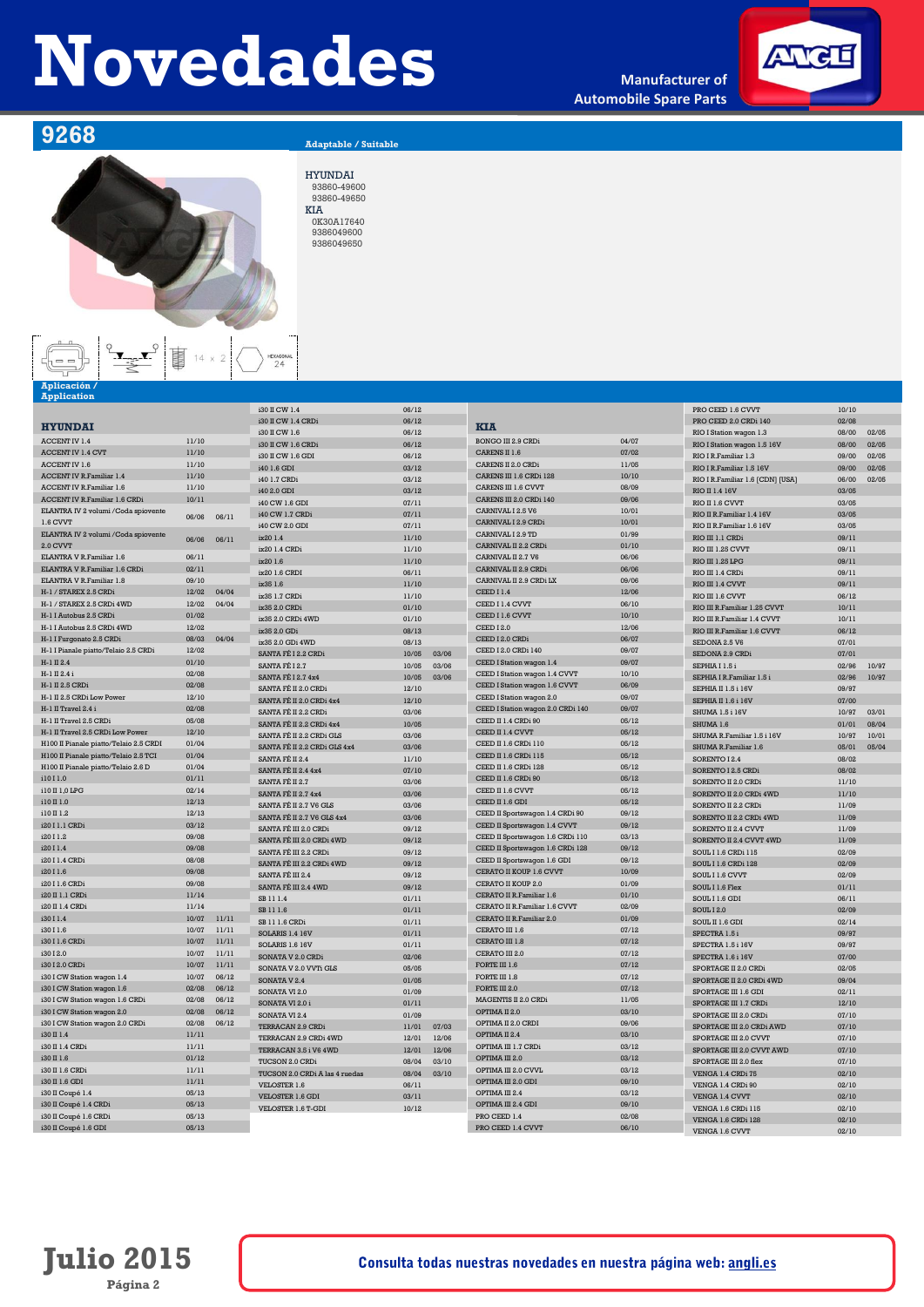**Manufacturer of Automobile Spare Parts**



**9269 Adaptable / Suitable** 



CITROËN 2257.55 PEUGEOT 2257.55 TOYOTA 84540-17010 84540-70020

 $\frac{1}{27}$ 



### **Application CITROËN** C111.0 06/05<br>C111.0 06/05  $C1 I 1.0$ C1 I 1.4 HDi 06/05<br>C1 II 1.2 VTi 82 04/14 C1 II 1.2 VTi 82 04/14<br>C1 II 1.2 VTi 82 04/14<br>C1 II 1.2 VTi 82 04/14  $C1$  II 1.2 VTi 82 **PEUGEOT** 107 1.0 06/05 107 1.4 HDi 06/05 **TOYOTA** AURIS I 1.4 D-4D 03/07<br>AURIS I 1.6 05/09 AURIS I 1.6 05/09<br>AURIS I 1.6 VVTi 03/07  $AURIS I 1.6 VVTi$ AURIS I VAN Furgón 1.4 D-4D 03/07 04/13 AYGO 1.0 05/14 AYGO 1.0 (KGB10) 07/05  $AYGO 1.0 GPI$  07/05 COROLLA IX 1.4 D 07/04 02/07<br>COROLLA IX Station wagon 1.4 D4-D 07/04 02/07 COROLLA IX Station wagon 1.4 D4-D COROLLA IX R.Familiar 1.4 D-4D 07/04 07/07 COROLLA IX R. Familiar 1.4 D-4D<br>COROLLA IX R. Familiar 1.6 11/06 07/07<br>COROLLA VERSO II 1.8 04/04 03/09 COROLLA VERSO II 1.8 04/04 03/09 COROLLA X R.Familiar 1.4 D-4D 01/07 COROLLA X R.Familiar 1.6 01/09 COROLLA X R.Familiar 1.6 Dual VVTi 01/07 MR 2 III 1.8 16V VT-i (ZZW30) 10/99 06/07 VIOS / YARIS R.Familiar 1.0 08/07 VIOS / YARIS R.Familiar 1.3 08/07<br>
YARIS II 1.0 GPL 01/06  ${\tt YARIS \ II \ 1.0 \ GPL}$ YARIS II 1.0 VVT-i 08/05 YARIS II 1.3 VVT-i 08/05 YARIS II 1.4 D-4D 08/05

## **9270 Adaptable / Suitable**

HYUNDAI 43869-23000 KIA 4386923000

 $101$ **Aplicación /**

 $n_{\text{max}}$ 

 $\frac{1}{\sqrt{1-\frac{1}{2}}}\sum_{i=1}^{n}$ 

T 22 x 1,5

HEXAGOR<br>32

| <b>Application</b>            |       |       |                            |       |       |                              |       |                         |       |
|-------------------------------|-------|-------|----------------------------|-------|-------|------------------------------|-------|-------------------------|-------|
|                               |       |       | i30 I 1.6                  | 10/07 | 11/11 | CEEDI1.6                     | 12/06 | CERATO I Sedán 1.6 CRDi | 06/05 |
| <b>HYUNDAI</b>                |       |       | i30 I 1.6 CRDi             | 10/07 | 11/11 | CEED I 1.6 CRDi 115          | 12/06 | PRO CEED 1.4            | 02/08 |
|                               |       |       | i30 I 2.0                  | 10/07 | 11/11 | CEED I 1.6 CRDi 90           | 12/06 | PRO CEED 1.6            | 02/08 |
| ACCENT III 1.4 GL             | 11/05 | 11/10 | i30 I CW Fastback 1.4      | 10/07 | 06/12 | CEED I 2.0                   | 12/06 | PRO CEED 1.6 CRDi 115   | 02/08 |
| ACCENT III 1.5 CRDi GLS       | 11/05 | 11/10 | i30 I CW Fastback 1.6      | 02/08 | 06/12 | CEED I Fastback 1.4          | 09/07 | PRO CEED 1.6 CRDi 90    | 02/08 |
| ACCENT III 1.6 GLS            | 11/05 | 11/10 | i30 I CW Fastback 1.6 CRDi | 02/08 | 06/12 | CEED I Fastback 1.6          | 09/07 | PRO CEED 2.0            | 02/08 |
| ACCENT III Sedán 1.4 GL       | 11/05 | 11/10 | i30 I CW Fastback 2.0      | 02/08 | 06/12 | CEED I Fastback 1.6 CRDi 115 |       | RIO II 1.4 16V          | 03/05 |
| ACCENT III Sedán 1.5 CRDi GLS | 11/05 | 11/10 |                            |       |       |                              | 09/07 |                         |       |
| ACCENT III Sedán 1.6 GLS      | 11/05 | 11/10 | VERNA II 1.4 GL            | 11/05 |       | CEED I Fastback 1.6 CRDi 90  | 09/07 | RIO II 1.5 CRDi         | 03/05 |
|                               |       |       | VERNA II 1.5 CRDi GLS      | 11/05 |       | CEED I Fastback 2.0          | 09/07 | RIO II 1.6 CVVT         | 03/05 |
| ELANTRA IV 1.6 CRDi           | 02/06 |       | VERNA II 1.6 GLS           | 11/05 |       | CERATO I 1.5 CRDi            | 07/05 | RIO II Sedán 1.4 16V    | 03/05 |
| ELANTRA IV 1.6 CVVT Unleaded  | 08/06 | 12/06 |                            |       |       | CERATO I 1.6                 | 05/06 | RIO II Sedán 1.5 CRDi   | 03/05 |
| ELANTRA IV 2 Saloon 1.6 CVVT  | 06/06 | 06/11 |                            |       |       | CERATO I 1.6 CRDi            | 06/05 | RIO II Sedán 1.6 16V    | 03/05 |
| ELANTRA IV 2 Saloon 2.0 CVVT  | 06/06 | 06/11 | <b>KIA</b>                 |       |       | CERATO I Sedán 1.5 CRDi      | 07/05 |                         |       |
| i30 I 1.4                     | 10/07 | 11/11 | CEEDI1.4                   | 12/06 |       |                              |       |                         |       |
|                               |       |       |                            |       |       | CERATO I Sedán 1.6           | 05/06 |                         |       |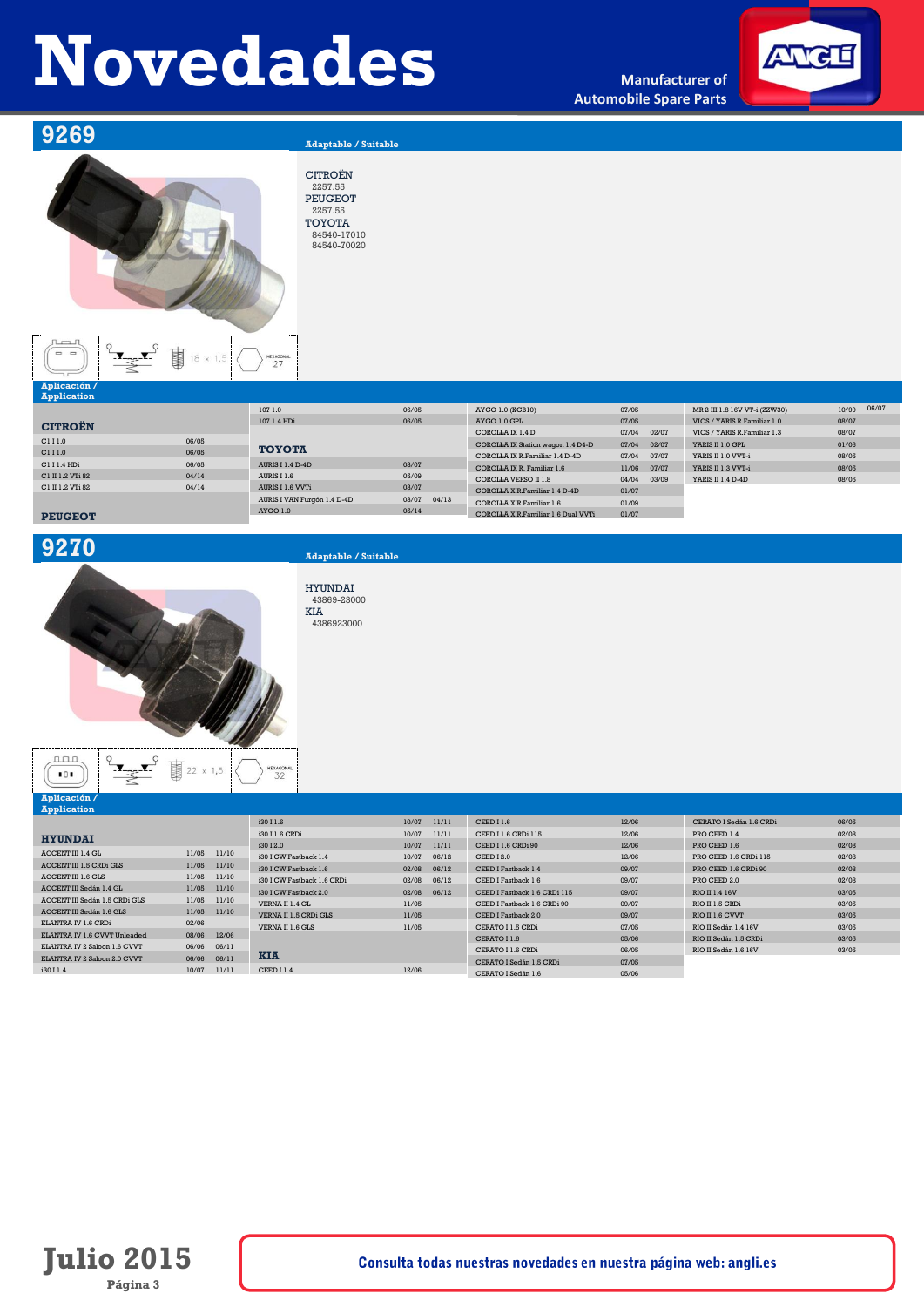**Manufacturer of Automobile Spare Parts**



## **9271 Adaptable / Suitable**

**事** 18 x 1,5

### CITROËN 1609924280 2257.62 MITSUBISHI 8614A095 PEUGEOT 1609924280 2257.62



| Application                  |       |                              |                |                           |                |              |       |
|------------------------------|-------|------------------------------|----------------|---------------------------|----------------|--------------|-------|
|                              |       | C-CROSSER 2.4 16V            | 08/08          | <b>OUTLANDER II 2.0</b>   | 11/06<br>11/12 | 4007 2.0 4x4 | 11/10 |
| <b>CITROEN</b>               |       | C-CROSSER ENTERPRISE 2.2 HDi | 01/09          | OUTLANDER II 2.0 4WD      | 11/06<br>11/12 | 4007 2.4 16V | 01/08 |
|                              |       | C-CROSSER ENTERPRISE 2.4 16V | 01/09          | <b>OUTLANDER II 2.4</b>   | 11/06<br>11/12 | 4007 2.4 16V | 01/08 |
| C4 AIRCROSS 2.0              | 04/12 |                              |                | OUTLANDER II 2.4 4WD      | 09/07<br>11/12 | 4008 2.0 L   | 05/12 |
| C4 AIRCROSS 2.0 AWC          | 04/12 |                              |                | OUTLANDER II 2.4 Flex 4WD | 09/07<br>11/12 |              |       |
| C-CROSSER 2.0                | 11/10 | <b>MITSUBISHI</b>            |                |                           |                |              |       |
| C-CROSSER 2.0 A las 4 ruedas | 11/10 | ASX 2.0 i                    | 06/01          |                           |                |              |       |
| C-CROSSER 2.2 HDi            | 02/07 | ASX 2.0 i 4WD                | 06/10          | <b>PEUGEOT</b>            |                |              |       |
| C-CROSSER 2.2 HDi            | 06/10 | OUTLANDER II 2.0             | 06/09<br>11/12 | 4007 2.0                  | 11/10          |              |       |



- -

## **9272 Adaptable / Suitable**

GENERAL MOTORS 9161022 NISSAN 32005-00QAB 77008-08088 OPEL 4500722 RENAULT 7700808088

## $1-1$ **Aplicación /**

 $\mathbf{r}$ 

| 01/99<br>10/01<br>10/01<br>MOVANO A Furgón 2.8 DTI<br>LAGUNA II 1.9 dCi (BG0R)<br>SAFRANE I 3.0 V6 (B54B, B544)<br>12/92<br>07/96<br>10/03<br>05/05<br>MOVANO A Furgón 3.0 DTI<br>12/92<br>07/96<br>LAGUNA II 1.9 dCi (BG1A, BG1V)<br>SAFRANE I 3.0 V6 4x4 (B54B, B544)<br><b>NISSAN</b><br>09/00<br>01/05<br>07/96<br>12/00<br>MOVANO A Caja/Chasis 2.2 DTI<br>LAGUNA II 1.9 dCi (BG1A, BG1W)<br>SAFRANE II 2.2 dT (B54G)<br>11/03<br><b>INTERSTAR Autobús dCi 100</b><br>03/01<br>08/06<br>07/96<br>MOVANO A Caja/Chasis 2.5 CDTI<br>LAGUNA II Grandtour 1.9 dCi<br>SAFRANE II 3.0 V6 (B54M)<br>12/00<br>07/02<br><b>INTERSTAR Autobús dCi 120</b><br>07/98<br>09/00<br>03/04<br>MOVANO A Caja/Chasis 2.5 D<br>LAGUNA II Grandtour 1.9 dCi (KG05)<br>11/03<br><b>INTERSTAR Autobús dCi 140</b><br>MOVANO A Caja/Chasis 2.5 DTI<br>10/01<br>03/01<br>LAGUNA II Grandtour 1.9 dCi (KG08)<br><b>RENAULT TRUCKS</b><br>09/06<br><b>INTERSTAR Autobús dCi 150</b><br>10/01<br>07/98<br>03/01<br>MOVANO A Caja/Chasis 2.8 DTI<br>LAGUNA II Grandtour 1.9 dCi (KG0E)<br>07/02<br>MASCOTT Furgón/R.Familiar 120.35<br><b>INTERSTAR Autobús dCi 80</b><br>10/03<br>MOVANO A Caja/Chasis 3.0 DTI<br>LAGUNA II Grandtour 1.9 dCi (KG0E,<br>10/10<br>05/04<br>10/01<br>07/02<br><b>INTERSTAR Autobús dCI 90</b><br>(A02100003)<br>09/00<br>KG0R)<br>MOVANO A Volquete 2.2 DTI<br>11/03<br>MASCOTT Furgón/R.Familiar 120.55<br>INTERSTAR Furgón dCi 100<br>03/01<br>08/06<br>LAGUNA II Grandtour 1.9 dCi (KG0G)<br>MOVANO A Volquete 2.5 CDTI<br>10/10<br>05/04<br>07/02<br>(A02300005)<br>INTERSTAR Furgón dCi 120<br>MOVANO A Volquete 2.5 D<br>01/99<br>09/00<br>LAGUNA II Grandtour 1.9 dCi (KG1A,<br>01/05<br>11/03<br>MASCOTT Furgón/R.Familiar 160.35<br>INTERSTAR Furgón dCi 140<br>10/01<br>KG1W)<br>MOVANO A Volquete 2.5 DTI<br>05/04<br>10/10<br>09/06<br>INTERSTAR Furgón dCi 150<br>(A02100013)<br>MOVANO A Volquete 2.8 DTI<br>01/99<br>10/01<br>LAGUNA II Grandtour 1.9 dCi (KG1V)<br>05/05<br>07/02<br>INTERSTAR Furgón dCi 80<br>MASCOTT Furgón/R.Familiar 160.55<br>10/03<br>09/00<br>MOVANO A Volquete 3.0 DTI<br>MASTER II Autobús 1.9 dTI<br>05/04<br>10/10<br>07/02<br><b>INTERSTAR Furgón dCI 90</b><br>(A02300015)<br>09/00<br>MASTER II Autobús 2.2 dCI 90<br>02/04<br>INTERSTAR Caja/Chasis dCi 100<br>MASCOTT Caja/Chasis 120.35<br>10/97<br>MASTER II Autobús 2.5 D<br>12/10<br>05/04<br><b>RENAULT</b><br>08/03<br>INTERSTAR Caja/Chasis dCi 120<br>(A00100003, A01100003)<br>05/01<br>MASTER II Autobús 2.8 d<br>11/03<br>11/96<br>10/00<br>INTERSTAR Caja/Chasis dCi 140<br>ESPACE III 2.2 12V TD (JE0E, JE0H, JE0P)<br>MASCOTT Caja/Chasis 120.55<br>07/98<br>MASTER II Autobús 2.8 dTI<br>12/10<br>05/04<br>08/06<br>01/00<br>ESPACE III 2.2 D<br>11/97<br>(A00300005, A01300005)<br>09/00<br>MASTER II Furgón 1.9 dTI<br>10/00<br>10/02<br>ESPACE III 2.2 dCi (JE0K)<br>MASCOTT Caja/Chasis 120.65<br>09/00<br>MASTER II Furgón 2.2 dCI 90<br>12/10<br>05/04<br>07/00<br>10/02<br>(A00500007)<br>ESPACE III 2.2 dCi (JEOS)<br>10/97<br>MASTER II Furgón 2.5 D<br><b>OPEL</b><br>09/99<br>03/01<br>LAGUNA I 1.9 dCi (B56W)<br>MASCOTT Caja/Chasis 160.35<br>05/01<br>MASTER II Furgón 2.8 d<br>05/04<br>12/10<br>09/00<br>MOVANO A Combi 1.9 DTI<br>03/96<br>03/01<br>LAGUNA I 2.2 dT (B569)<br>(A00100013, A01100013)<br>MASTER II Furgón 2.8 dTI<br>07/98<br>09/00<br>MOVANO A Combi 2.2 DTI<br>11/93<br>03/01<br>LAGUNA I 3.0 (B56E/R, B565)<br>MASCOTT Caja/Chasis 160.55<br>09/00<br>MASTER II Caja/Chasis 2.2 dCI 90<br>12/10<br>05/04<br>08/06<br>MOVANO A Combi 2.5 CDTI<br>03/01<br>03/97<br>LAGUNA I 3.0 24V (B56V)<br>(A00300015, A01300015)<br>MASTER II Caja/Chasis 2.5 D<br>10/97<br>07/98<br>09/00<br>MOVANO A Combi 2.5 D<br>09/99<br>03/01<br>LAGUNA I Grandtour 1.9 dCi (K56W)<br>MASCOTT Caja/Chasis 160.65<br>MASTER II Caja/Chasis 2.8 d<br>05/01<br>12/10<br>05/04<br>10/01<br>MOVANO A Combi 2.5 DTI<br>LAGUNA I Grandtour 2.2 dT (K569)<br>03/96<br>03/01<br>(A00500017, A01500017, B03200017)<br>07/98<br>MASTER II Caja/Chasis 2.8 dTI<br>07/98<br>10/01<br>MOVANO A Combi 2.8 DTI<br>02/96<br>03/01<br>LAGUNA I Grandtour 3.0 (K56R, K565)<br>08/92<br>SAFRANE I 2.0 (B54E)<br>09/96<br>10/03<br>MOVANO A Combi 3.0 DTi<br>LAGUNA I Grandtour 3.0 24V (K56V)<br>03/97<br>03/01<br>11/92<br>07/96<br>SAFRANE I 2.0 (B540)<br><b>VAUXHALL</b><br>09/00<br>MOVANO A Furgón 1.9 DTI<br>LAGUNA II 1.9 dCi<br>03/01<br>04/92<br>07/96<br>SAFRANE I 2.0 12V (B542, B54E)<br>09/00<br>MOVANO I 1.9 DTI<br>05/10<br>MOVANO A Furgón 2.2 DTI<br>09/00<br>03/04<br>LAGUNA II 1.9 dCi (BG05)<br>SAFRANE I 2.1 dT (B546)<br>11/93<br>07/96<br>10/03<br>MOVANO I 2.2 DTI<br>09/00<br>05/10<br>MOVANO A Furgón 2.5 CDTI<br>03/01<br>LAGUNA II 1.9 dCi (BG08, BG0G)<br>04/92<br>SAFRANE I 2.2 (B541)<br>07/96<br>MOVANO A Furgón 2.5 D<br>01/99<br>09/00<br>MOVANO I 2.5 CDTI<br>10/01<br>05/10<br>03/01<br>LAGUNA II 1.9 dCi (BG0E)<br>SAFRANE I 2.2 (B543)<br>04/92<br>07/96<br>10/01<br>MOVANO I 2.5 D<br>10/98<br>09/00<br>MOVANO A Furgón 2.5 DTI<br>03/01<br>LAGUNA II 1.9 dCi (BG0G)<br>12/92<br>SAFRANE I 2.5 dT (B548)<br>07/96 | <b>Application</b>                   |  |  |  |  |  |  |
|----------------------------------------------------------------------------------------------------------------------------------------------------------------------------------------------------------------------------------------------------------------------------------------------------------------------------------------------------------------------------------------------------------------------------------------------------------------------------------------------------------------------------------------------------------------------------------------------------------------------------------------------------------------------------------------------------------------------------------------------------------------------------------------------------------------------------------------------------------------------------------------------------------------------------------------------------------------------------------------------------------------------------------------------------------------------------------------------------------------------------------------------------------------------------------------------------------------------------------------------------------------------------------------------------------------------------------------------------------------------------------------------------------------------------------------------------------------------------------------------------------------------------------------------------------------------------------------------------------------------------------------------------------------------------------------------------------------------------------------------------------------------------------------------------------------------------------------------------------------------------------------------------------------------------------------------------------------------------------------------------------------------------------------------------------------------------------------------------------------------------------------------------------------------------------------------------------------------------------------------------------------------------------------------------------------------------------------------------------------------------------------------------------------------------------------------------------------------------------------------------------------------------------------------------------------------------------------------------------------------------------------------------------------------------------------------------------------------------------------------------------------------------------------------------------------------------------------------------------------------------------------------------------------------------------------------------------------------------------------------------------------------------------------------------------------------------------------------------------------------------------------------------------------------------------------------------------------------------------------------------------------------------------------------------------------------------------------------------------------------------------------------------------------------------------------------------------------------------------------------------------------------------------------------------------------------------------------------------------------------------------------------------------------------------------------------------------------------------------------------------------------------------------------------------------------------------------------------------------------------------------------------------------------------------------------------------------------------------------------------------------------------------------------------------------------------------------------------------------------------------------------------------------------------------------------------------------------------------------------------------------------------------------------------------------------------------------------------------------------------------------------------------------------------------------------------------------------------------------------------------------------------------------------------------------------------------------------------------------------------------------------------------------------------------------------------------------------------------------------------------------------------------------------------------------------------------------------------------------------------------------------------------------------------------------------------------------------------------------------------------------------------------------------------------------------------------------------------------------------------------------------------------------------------------|--------------------------------------|--|--|--|--|--|--|
|                                                                                                                                                                                                                                                                                                                                                                                                                                                                                                                                                                                                                                                                                                                                                                                                                                                                                                                                                                                                                                                                                                                                                                                                                                                                                                                                                                                                                                                                                                                                                                                                                                                                                                                                                                                                                                                                                                                                                                                                                                                                                                                                                                                                                                                                                                                                                                                                                                                                                                                                                                                                                                                                                                                                                                                                                                                                                                                                                                                                                                                                                                                                                                                                                                                                                                                                                                                                                                                                                                                                                                                                                                                                                                                                                                                                                                                                                                                                                                                                                                                                                                                                                                                                                                                                                                                                                                                                                                                                                                                                                                                                                                                                                                                                                                                                                                                                                                                                                                                                                                                                                                                                                                            |                                      |  |  |  |  |  |  |
|                                                                                                                                                                                                                                                                                                                                                                                                                                                                                                                                                                                                                                                                                                                                                                                                                                                                                                                                                                                                                                                                                                                                                                                                                                                                                                                                                                                                                                                                                                                                                                                                                                                                                                                                                                                                                                                                                                                                                                                                                                                                                                                                                                                                                                                                                                                                                                                                                                                                                                                                                                                                                                                                                                                                                                                                                                                                                                                                                                                                                                                                                                                                                                                                                                                                                                                                                                                                                                                                                                                                                                                                                                                                                                                                                                                                                                                                                                                                                                                                                                                                                                                                                                                                                                                                                                                                                                                                                                                                                                                                                                                                                                                                                                                                                                                                                                                                                                                                                                                                                                                                                                                                                                            |                                      |  |  |  |  |  |  |
|                                                                                                                                                                                                                                                                                                                                                                                                                                                                                                                                                                                                                                                                                                                                                                                                                                                                                                                                                                                                                                                                                                                                                                                                                                                                                                                                                                                                                                                                                                                                                                                                                                                                                                                                                                                                                                                                                                                                                                                                                                                                                                                                                                                                                                                                                                                                                                                                                                                                                                                                                                                                                                                                                                                                                                                                                                                                                                                                                                                                                                                                                                                                                                                                                                                                                                                                                                                                                                                                                                                                                                                                                                                                                                                                                                                                                                                                                                                                                                                                                                                                                                                                                                                                                                                                                                                                                                                                                                                                                                                                                                                                                                                                                                                                                                                                                                                                                                                                                                                                                                                                                                                                                                            |                                      |  |  |  |  |  |  |
|                                                                                                                                                                                                                                                                                                                                                                                                                                                                                                                                                                                                                                                                                                                                                                                                                                                                                                                                                                                                                                                                                                                                                                                                                                                                                                                                                                                                                                                                                                                                                                                                                                                                                                                                                                                                                                                                                                                                                                                                                                                                                                                                                                                                                                                                                                                                                                                                                                                                                                                                                                                                                                                                                                                                                                                                                                                                                                                                                                                                                                                                                                                                                                                                                                                                                                                                                                                                                                                                                                                                                                                                                                                                                                                                                                                                                                                                                                                                                                                                                                                                                                                                                                                                                                                                                                                                                                                                                                                                                                                                                                                                                                                                                                                                                                                                                                                                                                                                                                                                                                                                                                                                                                            |                                      |  |  |  |  |  |  |
|                                                                                                                                                                                                                                                                                                                                                                                                                                                                                                                                                                                                                                                                                                                                                                                                                                                                                                                                                                                                                                                                                                                                                                                                                                                                                                                                                                                                                                                                                                                                                                                                                                                                                                                                                                                                                                                                                                                                                                                                                                                                                                                                                                                                                                                                                                                                                                                                                                                                                                                                                                                                                                                                                                                                                                                                                                                                                                                                                                                                                                                                                                                                                                                                                                                                                                                                                                                                                                                                                                                                                                                                                                                                                                                                                                                                                                                                                                                                                                                                                                                                                                                                                                                                                                                                                                                                                                                                                                                                                                                                                                                                                                                                                                                                                                                                                                                                                                                                                                                                                                                                                                                                                                            |                                      |  |  |  |  |  |  |
|                                                                                                                                                                                                                                                                                                                                                                                                                                                                                                                                                                                                                                                                                                                                                                                                                                                                                                                                                                                                                                                                                                                                                                                                                                                                                                                                                                                                                                                                                                                                                                                                                                                                                                                                                                                                                                                                                                                                                                                                                                                                                                                                                                                                                                                                                                                                                                                                                                                                                                                                                                                                                                                                                                                                                                                                                                                                                                                                                                                                                                                                                                                                                                                                                                                                                                                                                                                                                                                                                                                                                                                                                                                                                                                                                                                                                                                                                                                                                                                                                                                                                                                                                                                                                                                                                                                                                                                                                                                                                                                                                                                                                                                                                                                                                                                                                                                                                                                                                                                                                                                                                                                                                                            |                                      |  |  |  |  |  |  |
|                                                                                                                                                                                                                                                                                                                                                                                                                                                                                                                                                                                                                                                                                                                                                                                                                                                                                                                                                                                                                                                                                                                                                                                                                                                                                                                                                                                                                                                                                                                                                                                                                                                                                                                                                                                                                                                                                                                                                                                                                                                                                                                                                                                                                                                                                                                                                                                                                                                                                                                                                                                                                                                                                                                                                                                                                                                                                                                                                                                                                                                                                                                                                                                                                                                                                                                                                                                                                                                                                                                                                                                                                                                                                                                                                                                                                                                                                                                                                                                                                                                                                                                                                                                                                                                                                                                                                                                                                                                                                                                                                                                                                                                                                                                                                                                                                                                                                                                                                                                                                                                                                                                                                                            |                                      |  |  |  |  |  |  |
|                                                                                                                                                                                                                                                                                                                                                                                                                                                                                                                                                                                                                                                                                                                                                                                                                                                                                                                                                                                                                                                                                                                                                                                                                                                                                                                                                                                                                                                                                                                                                                                                                                                                                                                                                                                                                                                                                                                                                                                                                                                                                                                                                                                                                                                                                                                                                                                                                                                                                                                                                                                                                                                                                                                                                                                                                                                                                                                                                                                                                                                                                                                                                                                                                                                                                                                                                                                                                                                                                                                                                                                                                                                                                                                                                                                                                                                                                                                                                                                                                                                                                                                                                                                                                                                                                                                                                                                                                                                                                                                                                                                                                                                                                                                                                                                                                                                                                                                                                                                                                                                                                                                                                                            |                                      |  |  |  |  |  |  |
|                                                                                                                                                                                                                                                                                                                                                                                                                                                                                                                                                                                                                                                                                                                                                                                                                                                                                                                                                                                                                                                                                                                                                                                                                                                                                                                                                                                                                                                                                                                                                                                                                                                                                                                                                                                                                                                                                                                                                                                                                                                                                                                                                                                                                                                                                                                                                                                                                                                                                                                                                                                                                                                                                                                                                                                                                                                                                                                                                                                                                                                                                                                                                                                                                                                                                                                                                                                                                                                                                                                                                                                                                                                                                                                                                                                                                                                                                                                                                                                                                                                                                                                                                                                                                                                                                                                                                                                                                                                                                                                                                                                                                                                                                                                                                                                                                                                                                                                                                                                                                                                                                                                                                                            |                                      |  |  |  |  |  |  |
|                                                                                                                                                                                                                                                                                                                                                                                                                                                                                                                                                                                                                                                                                                                                                                                                                                                                                                                                                                                                                                                                                                                                                                                                                                                                                                                                                                                                                                                                                                                                                                                                                                                                                                                                                                                                                                                                                                                                                                                                                                                                                                                                                                                                                                                                                                                                                                                                                                                                                                                                                                                                                                                                                                                                                                                                                                                                                                                                                                                                                                                                                                                                                                                                                                                                                                                                                                                                                                                                                                                                                                                                                                                                                                                                                                                                                                                                                                                                                                                                                                                                                                                                                                                                                                                                                                                                                                                                                                                                                                                                                                                                                                                                                                                                                                                                                                                                                                                                                                                                                                                                                                                                                                            |                                      |  |  |  |  |  |  |
|                                                                                                                                                                                                                                                                                                                                                                                                                                                                                                                                                                                                                                                                                                                                                                                                                                                                                                                                                                                                                                                                                                                                                                                                                                                                                                                                                                                                                                                                                                                                                                                                                                                                                                                                                                                                                                                                                                                                                                                                                                                                                                                                                                                                                                                                                                                                                                                                                                                                                                                                                                                                                                                                                                                                                                                                                                                                                                                                                                                                                                                                                                                                                                                                                                                                                                                                                                                                                                                                                                                                                                                                                                                                                                                                                                                                                                                                                                                                                                                                                                                                                                                                                                                                                                                                                                                                                                                                                                                                                                                                                                                                                                                                                                                                                                                                                                                                                                                                                                                                                                                                                                                                                                            |                                      |  |  |  |  |  |  |
|                                                                                                                                                                                                                                                                                                                                                                                                                                                                                                                                                                                                                                                                                                                                                                                                                                                                                                                                                                                                                                                                                                                                                                                                                                                                                                                                                                                                                                                                                                                                                                                                                                                                                                                                                                                                                                                                                                                                                                                                                                                                                                                                                                                                                                                                                                                                                                                                                                                                                                                                                                                                                                                                                                                                                                                                                                                                                                                                                                                                                                                                                                                                                                                                                                                                                                                                                                                                                                                                                                                                                                                                                                                                                                                                                                                                                                                                                                                                                                                                                                                                                                                                                                                                                                                                                                                                                                                                                                                                                                                                                                                                                                                                                                                                                                                                                                                                                                                                                                                                                                                                                                                                                                            |                                      |  |  |  |  |  |  |
|                                                                                                                                                                                                                                                                                                                                                                                                                                                                                                                                                                                                                                                                                                                                                                                                                                                                                                                                                                                                                                                                                                                                                                                                                                                                                                                                                                                                                                                                                                                                                                                                                                                                                                                                                                                                                                                                                                                                                                                                                                                                                                                                                                                                                                                                                                                                                                                                                                                                                                                                                                                                                                                                                                                                                                                                                                                                                                                                                                                                                                                                                                                                                                                                                                                                                                                                                                                                                                                                                                                                                                                                                                                                                                                                                                                                                                                                                                                                                                                                                                                                                                                                                                                                                                                                                                                                                                                                                                                                                                                                                                                                                                                                                                                                                                                                                                                                                                                                                                                                                                                                                                                                                                            |                                      |  |  |  |  |  |  |
|                                                                                                                                                                                                                                                                                                                                                                                                                                                                                                                                                                                                                                                                                                                                                                                                                                                                                                                                                                                                                                                                                                                                                                                                                                                                                                                                                                                                                                                                                                                                                                                                                                                                                                                                                                                                                                                                                                                                                                                                                                                                                                                                                                                                                                                                                                                                                                                                                                                                                                                                                                                                                                                                                                                                                                                                                                                                                                                                                                                                                                                                                                                                                                                                                                                                                                                                                                                                                                                                                                                                                                                                                                                                                                                                                                                                                                                                                                                                                                                                                                                                                                                                                                                                                                                                                                                                                                                                                                                                                                                                                                                                                                                                                                                                                                                                                                                                                                                                                                                                                                                                                                                                                                            |                                      |  |  |  |  |  |  |
|                                                                                                                                                                                                                                                                                                                                                                                                                                                                                                                                                                                                                                                                                                                                                                                                                                                                                                                                                                                                                                                                                                                                                                                                                                                                                                                                                                                                                                                                                                                                                                                                                                                                                                                                                                                                                                                                                                                                                                                                                                                                                                                                                                                                                                                                                                                                                                                                                                                                                                                                                                                                                                                                                                                                                                                                                                                                                                                                                                                                                                                                                                                                                                                                                                                                                                                                                                                                                                                                                                                                                                                                                                                                                                                                                                                                                                                                                                                                                                                                                                                                                                                                                                                                                                                                                                                                                                                                                                                                                                                                                                                                                                                                                                                                                                                                                                                                                                                                                                                                                                                                                                                                                                            |                                      |  |  |  |  |  |  |
|                                                                                                                                                                                                                                                                                                                                                                                                                                                                                                                                                                                                                                                                                                                                                                                                                                                                                                                                                                                                                                                                                                                                                                                                                                                                                                                                                                                                                                                                                                                                                                                                                                                                                                                                                                                                                                                                                                                                                                                                                                                                                                                                                                                                                                                                                                                                                                                                                                                                                                                                                                                                                                                                                                                                                                                                                                                                                                                                                                                                                                                                                                                                                                                                                                                                                                                                                                                                                                                                                                                                                                                                                                                                                                                                                                                                                                                                                                                                                                                                                                                                                                                                                                                                                                                                                                                                                                                                                                                                                                                                                                                                                                                                                                                                                                                                                                                                                                                                                                                                                                                                                                                                                                            |                                      |  |  |  |  |  |  |
|                                                                                                                                                                                                                                                                                                                                                                                                                                                                                                                                                                                                                                                                                                                                                                                                                                                                                                                                                                                                                                                                                                                                                                                                                                                                                                                                                                                                                                                                                                                                                                                                                                                                                                                                                                                                                                                                                                                                                                                                                                                                                                                                                                                                                                                                                                                                                                                                                                                                                                                                                                                                                                                                                                                                                                                                                                                                                                                                                                                                                                                                                                                                                                                                                                                                                                                                                                                                                                                                                                                                                                                                                                                                                                                                                                                                                                                                                                                                                                                                                                                                                                                                                                                                                                                                                                                                                                                                                                                                                                                                                                                                                                                                                                                                                                                                                                                                                                                                                                                                                                                                                                                                                                            |                                      |  |  |  |  |  |  |
|                                                                                                                                                                                                                                                                                                                                                                                                                                                                                                                                                                                                                                                                                                                                                                                                                                                                                                                                                                                                                                                                                                                                                                                                                                                                                                                                                                                                                                                                                                                                                                                                                                                                                                                                                                                                                                                                                                                                                                                                                                                                                                                                                                                                                                                                                                                                                                                                                                                                                                                                                                                                                                                                                                                                                                                                                                                                                                                                                                                                                                                                                                                                                                                                                                                                                                                                                                                                                                                                                                                                                                                                                                                                                                                                                                                                                                                                                                                                                                                                                                                                                                                                                                                                                                                                                                                                                                                                                                                                                                                                                                                                                                                                                                                                                                                                                                                                                                                                                                                                                                                                                                                                                                            |                                      |  |  |  |  |  |  |
|                                                                                                                                                                                                                                                                                                                                                                                                                                                                                                                                                                                                                                                                                                                                                                                                                                                                                                                                                                                                                                                                                                                                                                                                                                                                                                                                                                                                                                                                                                                                                                                                                                                                                                                                                                                                                                                                                                                                                                                                                                                                                                                                                                                                                                                                                                                                                                                                                                                                                                                                                                                                                                                                                                                                                                                                                                                                                                                                                                                                                                                                                                                                                                                                                                                                                                                                                                                                                                                                                                                                                                                                                                                                                                                                                                                                                                                                                                                                                                                                                                                                                                                                                                                                                                                                                                                                                                                                                                                                                                                                                                                                                                                                                                                                                                                                                                                                                                                                                                                                                                                                                                                                                                            | <b>INTERSTAR Caja/Chasis dCi 150</b> |  |  |  |  |  |  |
|                                                                                                                                                                                                                                                                                                                                                                                                                                                                                                                                                                                                                                                                                                                                                                                                                                                                                                                                                                                                                                                                                                                                                                                                                                                                                                                                                                                                                                                                                                                                                                                                                                                                                                                                                                                                                                                                                                                                                                                                                                                                                                                                                                                                                                                                                                                                                                                                                                                                                                                                                                                                                                                                                                                                                                                                                                                                                                                                                                                                                                                                                                                                                                                                                                                                                                                                                                                                                                                                                                                                                                                                                                                                                                                                                                                                                                                                                                                                                                                                                                                                                                                                                                                                                                                                                                                                                                                                                                                                                                                                                                                                                                                                                                                                                                                                                                                                                                                                                                                                                                                                                                                                                                            |                                      |  |  |  |  |  |  |
|                                                                                                                                                                                                                                                                                                                                                                                                                                                                                                                                                                                                                                                                                                                                                                                                                                                                                                                                                                                                                                                                                                                                                                                                                                                                                                                                                                                                                                                                                                                                                                                                                                                                                                                                                                                                                                                                                                                                                                                                                                                                                                                                                                                                                                                                                                                                                                                                                                                                                                                                                                                                                                                                                                                                                                                                                                                                                                                                                                                                                                                                                                                                                                                                                                                                                                                                                                                                                                                                                                                                                                                                                                                                                                                                                                                                                                                                                                                                                                                                                                                                                                                                                                                                                                                                                                                                                                                                                                                                                                                                                                                                                                                                                                                                                                                                                                                                                                                                                                                                                                                                                                                                                                            |                                      |  |  |  |  |  |  |
|                                                                                                                                                                                                                                                                                                                                                                                                                                                                                                                                                                                                                                                                                                                                                                                                                                                                                                                                                                                                                                                                                                                                                                                                                                                                                                                                                                                                                                                                                                                                                                                                                                                                                                                                                                                                                                                                                                                                                                                                                                                                                                                                                                                                                                                                                                                                                                                                                                                                                                                                                                                                                                                                                                                                                                                                                                                                                                                                                                                                                                                                                                                                                                                                                                                                                                                                                                                                                                                                                                                                                                                                                                                                                                                                                                                                                                                                                                                                                                                                                                                                                                                                                                                                                                                                                                                                                                                                                                                                                                                                                                                                                                                                                                                                                                                                                                                                                                                                                                                                                                                                                                                                                                            |                                      |  |  |  |  |  |  |
|                                                                                                                                                                                                                                                                                                                                                                                                                                                                                                                                                                                                                                                                                                                                                                                                                                                                                                                                                                                                                                                                                                                                                                                                                                                                                                                                                                                                                                                                                                                                                                                                                                                                                                                                                                                                                                                                                                                                                                                                                                                                                                                                                                                                                                                                                                                                                                                                                                                                                                                                                                                                                                                                                                                                                                                                                                                                                                                                                                                                                                                                                                                                                                                                                                                                                                                                                                                                                                                                                                                                                                                                                                                                                                                                                                                                                                                                                                                                                                                                                                                                                                                                                                                                                                                                                                                                                                                                                                                                                                                                                                                                                                                                                                                                                                                                                                                                                                                                                                                                                                                                                                                                                                            |                                      |  |  |  |  |  |  |
|                                                                                                                                                                                                                                                                                                                                                                                                                                                                                                                                                                                                                                                                                                                                                                                                                                                                                                                                                                                                                                                                                                                                                                                                                                                                                                                                                                                                                                                                                                                                                                                                                                                                                                                                                                                                                                                                                                                                                                                                                                                                                                                                                                                                                                                                                                                                                                                                                                                                                                                                                                                                                                                                                                                                                                                                                                                                                                                                                                                                                                                                                                                                                                                                                                                                                                                                                                                                                                                                                                                                                                                                                                                                                                                                                                                                                                                                                                                                                                                                                                                                                                                                                                                                                                                                                                                                                                                                                                                                                                                                                                                                                                                                                                                                                                                                                                                                                                                                                                                                                                                                                                                                                                            |                                      |  |  |  |  |  |  |
|                                                                                                                                                                                                                                                                                                                                                                                                                                                                                                                                                                                                                                                                                                                                                                                                                                                                                                                                                                                                                                                                                                                                                                                                                                                                                                                                                                                                                                                                                                                                                                                                                                                                                                                                                                                                                                                                                                                                                                                                                                                                                                                                                                                                                                                                                                                                                                                                                                                                                                                                                                                                                                                                                                                                                                                                                                                                                                                                                                                                                                                                                                                                                                                                                                                                                                                                                                                                                                                                                                                                                                                                                                                                                                                                                                                                                                                                                                                                                                                                                                                                                                                                                                                                                                                                                                                                                                                                                                                                                                                                                                                                                                                                                                                                                                                                                                                                                                                                                                                                                                                                                                                                                                            |                                      |  |  |  |  |  |  |
|                                                                                                                                                                                                                                                                                                                                                                                                                                                                                                                                                                                                                                                                                                                                                                                                                                                                                                                                                                                                                                                                                                                                                                                                                                                                                                                                                                                                                                                                                                                                                                                                                                                                                                                                                                                                                                                                                                                                                                                                                                                                                                                                                                                                                                                                                                                                                                                                                                                                                                                                                                                                                                                                                                                                                                                                                                                                                                                                                                                                                                                                                                                                                                                                                                                                                                                                                                                                                                                                                                                                                                                                                                                                                                                                                                                                                                                                                                                                                                                                                                                                                                                                                                                                                                                                                                                                                                                                                                                                                                                                                                                                                                                                                                                                                                                                                                                                                                                                                                                                                                                                                                                                                                            |                                      |  |  |  |  |  |  |
|                                                                                                                                                                                                                                                                                                                                                                                                                                                                                                                                                                                                                                                                                                                                                                                                                                                                                                                                                                                                                                                                                                                                                                                                                                                                                                                                                                                                                                                                                                                                                                                                                                                                                                                                                                                                                                                                                                                                                                                                                                                                                                                                                                                                                                                                                                                                                                                                                                                                                                                                                                                                                                                                                                                                                                                                                                                                                                                                                                                                                                                                                                                                                                                                                                                                                                                                                                                                                                                                                                                                                                                                                                                                                                                                                                                                                                                                                                                                                                                                                                                                                                                                                                                                                                                                                                                                                                                                                                                                                                                                                                                                                                                                                                                                                                                                                                                                                                                                                                                                                                                                                                                                                                            |                                      |  |  |  |  |  |  |
|                                                                                                                                                                                                                                                                                                                                                                                                                                                                                                                                                                                                                                                                                                                                                                                                                                                                                                                                                                                                                                                                                                                                                                                                                                                                                                                                                                                                                                                                                                                                                                                                                                                                                                                                                                                                                                                                                                                                                                                                                                                                                                                                                                                                                                                                                                                                                                                                                                                                                                                                                                                                                                                                                                                                                                                                                                                                                                                                                                                                                                                                                                                                                                                                                                                                                                                                                                                                                                                                                                                                                                                                                                                                                                                                                                                                                                                                                                                                                                                                                                                                                                                                                                                                                                                                                                                                                                                                                                                                                                                                                                                                                                                                                                                                                                                                                                                                                                                                                                                                                                                                                                                                                                            |                                      |  |  |  |  |  |  |
|                                                                                                                                                                                                                                                                                                                                                                                                                                                                                                                                                                                                                                                                                                                                                                                                                                                                                                                                                                                                                                                                                                                                                                                                                                                                                                                                                                                                                                                                                                                                                                                                                                                                                                                                                                                                                                                                                                                                                                                                                                                                                                                                                                                                                                                                                                                                                                                                                                                                                                                                                                                                                                                                                                                                                                                                                                                                                                                                                                                                                                                                                                                                                                                                                                                                                                                                                                                                                                                                                                                                                                                                                                                                                                                                                                                                                                                                                                                                                                                                                                                                                                                                                                                                                                                                                                                                                                                                                                                                                                                                                                                                                                                                                                                                                                                                                                                                                                                                                                                                                                                                                                                                                                            |                                      |  |  |  |  |  |  |
|                                                                                                                                                                                                                                                                                                                                                                                                                                                                                                                                                                                                                                                                                                                                                                                                                                                                                                                                                                                                                                                                                                                                                                                                                                                                                                                                                                                                                                                                                                                                                                                                                                                                                                                                                                                                                                                                                                                                                                                                                                                                                                                                                                                                                                                                                                                                                                                                                                                                                                                                                                                                                                                                                                                                                                                                                                                                                                                                                                                                                                                                                                                                                                                                                                                                                                                                                                                                                                                                                                                                                                                                                                                                                                                                                                                                                                                                                                                                                                                                                                                                                                                                                                                                                                                                                                                                                                                                                                                                                                                                                                                                                                                                                                                                                                                                                                                                                                                                                                                                                                                                                                                                                                            |                                      |  |  |  |  |  |  |
|                                                                                                                                                                                                                                                                                                                                                                                                                                                                                                                                                                                                                                                                                                                                                                                                                                                                                                                                                                                                                                                                                                                                                                                                                                                                                                                                                                                                                                                                                                                                                                                                                                                                                                                                                                                                                                                                                                                                                                                                                                                                                                                                                                                                                                                                                                                                                                                                                                                                                                                                                                                                                                                                                                                                                                                                                                                                                                                                                                                                                                                                                                                                                                                                                                                                                                                                                                                                                                                                                                                                                                                                                                                                                                                                                                                                                                                                                                                                                                                                                                                                                                                                                                                                                                                                                                                                                                                                                                                                                                                                                                                                                                                                                                                                                                                                                                                                                                                                                                                                                                                                                                                                                                            |                                      |  |  |  |  |  |  |
|                                                                                                                                                                                                                                                                                                                                                                                                                                                                                                                                                                                                                                                                                                                                                                                                                                                                                                                                                                                                                                                                                                                                                                                                                                                                                                                                                                                                                                                                                                                                                                                                                                                                                                                                                                                                                                                                                                                                                                                                                                                                                                                                                                                                                                                                                                                                                                                                                                                                                                                                                                                                                                                                                                                                                                                                                                                                                                                                                                                                                                                                                                                                                                                                                                                                                                                                                                                                                                                                                                                                                                                                                                                                                                                                                                                                                                                                                                                                                                                                                                                                                                                                                                                                                                                                                                                                                                                                                                                                                                                                                                                                                                                                                                                                                                                                                                                                                                                                                                                                                                                                                                                                                                            |                                      |  |  |  |  |  |  |
|                                                                                                                                                                                                                                                                                                                                                                                                                                                                                                                                                                                                                                                                                                                                                                                                                                                                                                                                                                                                                                                                                                                                                                                                                                                                                                                                                                                                                                                                                                                                                                                                                                                                                                                                                                                                                                                                                                                                                                                                                                                                                                                                                                                                                                                                                                                                                                                                                                                                                                                                                                                                                                                                                                                                                                                                                                                                                                                                                                                                                                                                                                                                                                                                                                                                                                                                                                                                                                                                                                                                                                                                                                                                                                                                                                                                                                                                                                                                                                                                                                                                                                                                                                                                                                                                                                                                                                                                                                                                                                                                                                                                                                                                                                                                                                                                                                                                                                                                                                                                                                                                                                                                                                            |                                      |  |  |  |  |  |  |
|                                                                                                                                                                                                                                                                                                                                                                                                                                                                                                                                                                                                                                                                                                                                                                                                                                                                                                                                                                                                                                                                                                                                                                                                                                                                                                                                                                                                                                                                                                                                                                                                                                                                                                                                                                                                                                                                                                                                                                                                                                                                                                                                                                                                                                                                                                                                                                                                                                                                                                                                                                                                                                                                                                                                                                                                                                                                                                                                                                                                                                                                                                                                                                                                                                                                                                                                                                                                                                                                                                                                                                                                                                                                                                                                                                                                                                                                                                                                                                                                                                                                                                                                                                                                                                                                                                                                                                                                                                                                                                                                                                                                                                                                                                                                                                                                                                                                                                                                                                                                                                                                                                                                                                            |                                      |  |  |  |  |  |  |

## **Julio 2015 Página 4**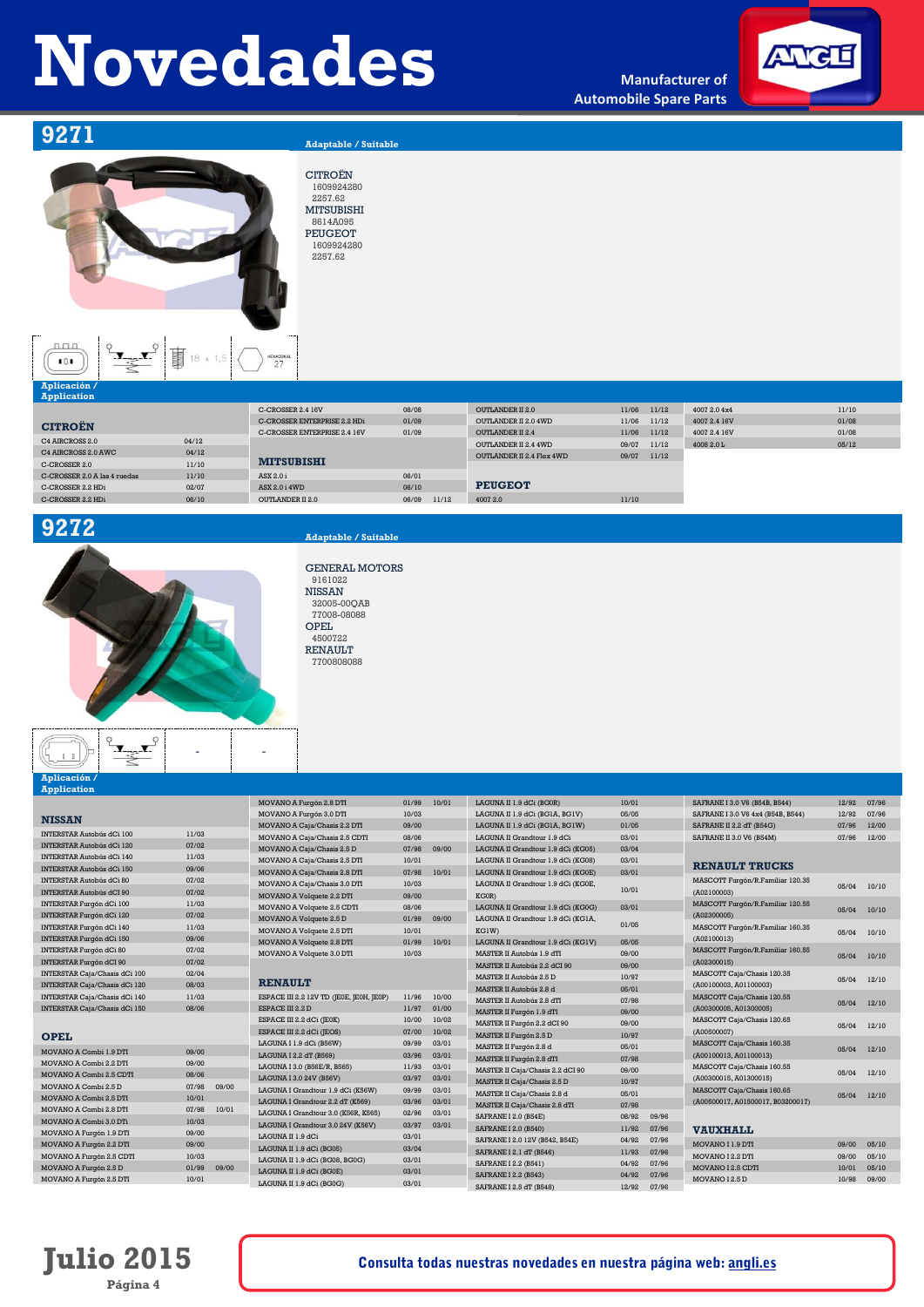**Manufacturer of Automobile Spare Parts**



MOVANO I 2.5 DTI 10/01 05/10 MOVANO I 2.8 DTI 10/98 10/01 MOVANO I 2.8 TDI 10/98 10/01 MOVANO I 3.0 DTi 10/03 05/10



MERCEDES-BENZ 0015456109

VOLKSWAGEN 0B7919827

### **Aplicación / Application**

|                                                |       | (906.731, 906.733, 906.735)                                              |       | 906.613)                                                       |       | 906.655, 906.657)                                                  |       |
|------------------------------------------------|-------|--------------------------------------------------------------------------|-------|----------------------------------------------------------------|-------|--------------------------------------------------------------------|-------|
| <b>MERCEDES-BENZ</b>                           |       | SPRINTER II 3,5-t Autobús 316 LGT                                        | 09/08 | SPRINTER II 3-t Furgón 211 CDI (906.611,                       | 06/06 | SPRINTER II 5-t Furgón 511 CDI (906.653,                           | 06/06 |
| SPRINTER II 3.5 Caia/Chasis 309 CDI            |       | SPRINTER II 3,5-t Autobús 316 NGT                                        | 09/08 | 906,613)                                                       |       | 906.655, 906.657)                                                  |       |
| (906.131, 906.133, 906.135, 906.231,           | 06/06 | (906,733, 906,735)                                                       |       | SPRINTER II 3-t Furgón 213 CDI (906.611,                       | 06/06 | SPRINTER II 5-t Furgón 511 CDI 4x4                                 | 06/06 |
| 906.233                                        |       | SPRINTER II 3,5-t Autobús 318 CDI                                        | 02/08 | 906.613)                                                       |       | (906.653, 906.6355, 906.657)                                       |       |
| SPRINTER II 3,5 Caja/Chasis 310 CDI            |       | (906.731, 906.733, 906.735)                                              |       | SPRINTER II 3-t Furgón 215 CDI (906.611,                       | 06/06 | SPRINTER II 5-t Furgón 513 CDI (906.653,                           | 06/06 |
| (906.131, 906.133, 906.135, 906.231,           | 03/09 | SPRINTER II 3,5-t Autobús 318 CDI 4x4                                    | 02/08 | 906.613)                                                       |       | 906.655, 906.657)                                                  |       |
| 906.233                                        |       | (906.731, 906.733, 906.735)                                              |       | SPRINTER II 3-t Furgón 216 (906.613)                           | 09/08 | SPRINTER II 5-t Furgón 513 CDI 4x4                                 | 06/06 |
| SPRINTER II 3,5 Caja/Chasis 311 CDI            |       | SPRINTER II 3,5-t Autobús 319 CDI /                                      | 03/09 | SPRINTER II 3-t Furgón 216 CDI (906.611,                       | 03/09 | (906.653, 906.655, 906.657)                                        |       |
| (906.131, 906.133, 906.135, 906.231,           | 06/06 | BlueTEC (906.731, 906.733, 906.735)                                      |       | 906.613)                                                       |       | SPRINTER II 5-t Furgón 515 CDI (906.653,                           | 06/06 |
| 906.233                                        |       | SPRINTER II 3,5-t Autobús 319 CDI /                                      | 03/09 | SPRINTER II 3-t Furgón 218 CDI (906.611,                       | 06/06 | 906.655, 906.657)                                                  |       |
| SPRINTER II 3,5 Caja/Chasis 311 CDI 4x4        |       | BlueTEC 4x4 (906.731, 906.733, 906.735)                                  |       | 906.613)                                                       |       | SPRINTER II 5-t Furgón 515 CDI 4x4                                 | 06/06 |
| (906.131, 906.133, 906.135, 906.231)           | 02/08 | SPRINTER II 3,5-t Autobús 324 (906.733,<br>906.735)                      | 06/06 | SPRINTER II 3-t Furgón 219 CDI / BlueTEC<br>(906.611, 906.613) | 03/09 | (906.653, 906.655, 906.657)                                        |       |
| SPRINTER II 3,5 Caja/Chasis 313 CDI            |       |                                                                          |       | SPRINTER II 3-t Furgón 224 (906.613)                           | 06/06 | SPRINTER II 5-t Furgón 516 CDI (906.653,                           | 03/09 |
| (906.131, 906.133, 906.135, 906.231,           | 06/06 | SPRINTER II 3,5-t Furgón 309 CDI<br>(906.631, 906.633, 906.635, 906.637) | 06/06 | SPRINTER II 3-t Caja/Chasis 209 CDI                            |       | 906.655, 906.657)<br>SPRINTER II 5-t Furgón 516 CDI 4x4            |       |
| 906.233                                        |       | SPRINTER II 3,5-t Furgón 310 CDI                                         |       | (906.111, 906.113, 906.211, 906.213)                           | 06/06 | (906.653, 906.655, 906.657)                                        | 06/06 |
| SPRINTER II 3,5 Caja/Chasis 313 CDI 4x4        |       | (906.631, 906.633, 906.635, 906.637)                                     | 03/09 | SPRINTER II 3-t Caja/Chasis 210 CDI                            |       | SPRINTER II 5-t Furgón 518 CDI (906.653,                           |       |
| $(906.131, 906.133, 906.135, 906.231)$         | 06/06 | SPRINTER II 3,5-t Furgón 311 CDI                                         |       | (906.111, 906.113, 906.211, 906.213)                           | 03/09 | 906.655, 906.657)                                                  | 06/06 |
| SPRINTER II 3,5 Caja/Chasis 315 CDI            |       | (906.631, 906.633, 906.635, 906.637)                                     | 06/06 | SPRINTER II 3-t Caja/Chasis 211 CDI                            |       | SPRINTER II 5-t Furgón 518 CDI 4x4                                 |       |
| (906.131, 906.133, 906.135, 906.231,           | 06/06 | SPRINTER II 3,5-t Furgón 311 CDI 4x4                                     |       | (906.111, 906.113, 906.211, 906.213)                           | 06/06 | (906.653, 906.655, 906.657)                                        | 06/06 |
| 906.233                                        |       | (906.631, 906.633, 906.635, 906.637)                                     | 02/08 | SPRINTER II 3-t Caja/Chasis 213 CDI                            |       | SPRINTER II 5-t Furgón 519 CDI / BlueTEC                           |       |
| SPRINTER II 3,5 Caja/Chasis 315 CDI 4x4        | 02/08 | SPRINTER II 3,5-t Furgón 313 CDI                                         |       | (906.111, 906.113, 906.211, 906.213)                           | 06/06 | (906.653, 906.655, 906.657)                                        | 03/09 |
| (906.131, 906.133, 906.135, 906.231)           |       | (906.631, 906.633, 906.635, 906.637)                                     | 06/06 | SPRINTER II 3-t Caja/Chasis 215 CDI                            |       | SPRINTER II 5-t Furgón 519 CDI / BlueTEC                           |       |
| SPRINTER II 3,5 Caja/Chasis 316 (906.133,      | 09/08 | SPRINTER II 3,5-t Furgón 313 CDI 4x4                                     |       | (906.111, 906.113, 906.211, 906.213)                           | 06/06 | 4x4 (906.653, 906.655, 906.657)                                    | 03/09 |
| 906.135, 906.233, 906.235)                     |       | (906.631, 906.633, 906.635, 906.637)                                     | 05/09 | SPRINTER II 3-t Caja/Chasis 216 (906.113,                      |       | SPRINTER II 5-t Furgón 524 (906.653,                               |       |
| SPRINTER II 3,5 Caja/Chasis 316 CDI            |       | SPRINTER II 3,5-t Furgón 315 CDI                                         |       | 906.213)                                                       | 09/08 | 906.655, 906.657)                                                  | 06/06 |
| (906.131, 906.133, 906.135, 906.231,           | 03/09 | (906.631, 906.633, 906.635, 906.637)                                     | 06/06 | SPRINTER II 3-t Caja/Chasis 216 CDI                            |       | SPRINTER II 5-t Caia/Chasis 509 CDI                                |       |
| 906.233                                        |       | SPRINTER II 3,5-t Furgón 315 CDI 4x4                                     |       | (906.111, 906.113, 906.211, 906.213)                           | 03/09 | (906.153, 906.155, 906.253, 906.255)                               | 06/06 |
| SPRINTER II 3,5 Caja/Chasis 316 CDI 4x4        | 03/09 | (906.631, 906.633, 906.635, 906.637)                                     | 02/08 | SPRINTER II 3-t Caja/Chasis 218 CDI                            |       | SPRINTER II 5-t Caja/Chasis 510 CDI                                |       |
| (906.131, 906.133, 906.135, 906.231)           |       | SPRINTER II 3,5-t Furgón 316 (906.663,                                   |       | (906.111, 906.113, 906.211, 906.213)                           | 06/06 | (906.153, 906.155, 906.253, 906.255)                               | 03/09 |
| SPRINTER II 3,5 Caja/Chasis 316 LGT            | 09/08 | 906.635)                                                                 | 09/08 | SPRINTER II 3-t Caja/Chasis 219 CDI /                          |       | SPRINTER II 5-t Caja/Chasis 511 CDI                                |       |
| (906.133, 906.135, 906.233, 906.235)           |       | SPRINTER II 3,5-t Furgón 316 CDI                                         |       | BlueTEC (906.111, 906.113, 906.211,                            | 03/09 | (906.153, 906.155, 906.253, 906.255)                               | 06/06 |
| SPRINTER II 3,5 Caja/Chasis 316 NGT            | 09/08 | (906.631, 906.633, 906.635, 906.637)                                     | 03/09 | 906.213)                                                       |       | SPRINTER II 5-t Caja/Chasis 511 CDI 4x4                            |       |
| (906.133, 906.135, 906.233, 906.235)           |       | SPRINTER II 3,5-t Furgón 316 CDI 4x4                                     |       | SPRINTER II 3-t Caja/Chasis 224 (906.113,                      |       | (906.135, 906.155, 906.253, 906.255)                               | 06/06 |
| SPRINTER II 3,5 Caja/Chasis 318 CDI            |       | (906.631, 906.633, 906.635, 906.637)                                     | 03/09 | 906.213)                                                       | 06/06 | SPRINTER II 5-t Caja/Chasis 513 CDI                                | 06/06 |
| (906.131.906.133.906.135.906.231.              | 06/06 | SPRINTER II 3,5-t Furgón 316 LGT                                         | 09/08 | SPRINTER II 4,6-t Furgón 411 CDI                               | 06/09 | (906.135, 906.155, 906.253, 906.255)                               |       |
| 906.233                                        |       | (906.633, 906.635)                                                       |       | (906.653, 906.655, 906.657)                                    |       | SPRINTER II 5-t Caja/Chasis 513 CDI 4x4                            | 05/11 |
| SPRINTER II 3,5 Caja/Chasis 318 CDI 4x4        | 02/08 | SPRINTER II 3,5-t Furgón 316 NGT                                         | 09/08 | SPRINTER II 4,6-t Furgón 413 CDI                               | 06/06 | (906.135, 906.155, 906.253, 906.255)                               |       |
| (906.131, 906.133, 906.135, 906.231)           |       | (906.633, 906.635)                                                       |       | (906.653, 906.655, 906.657)                                    |       | SPRINTER II 5-t Caja/Chasis 515 CDI                                | 06/06 |
| SPRINTER II 3,5 Caja/Chasis 319 CDI /          | 03/09 | SPRINTER II 3,5-t Furgón 318 CDI                                         | 06/06 | SPRINTER II 4,6-t Furgón 415 CDI                               | 06/09 | (906.153, 906.155, 906.253, 906.255)                               |       |
| BlueTEC (906.131, 906.133, 906.135,<br>906.231 |       | (906.631, 906.633, 906.635, 906.637)                                     |       | (906.653, 906.655, 906.657)                                    |       | SPRINTER II 5-t Caja/Chasis 515 CDI 4x4                            | 06/06 |
| SPRINTER II 3,5 Caja/Chasis 319 CDI /          |       | SPRINTER II 3,5-t Furgón 318 CDI 4x4                                     | 02/08 | SPRINTER II 4,6-t Furgón 416 CDI                               | 03/09 | (906.153, 906.155, 906.253, 906.255)                               |       |
| BlueTEC 4x4 (906.131, 906.133,                 | 05/11 | (906.631, 906.633, 906.635, 906.637)                                     |       | (906.653, 906.655, 906.657)                                    |       | SPRINTER II 5-t Caja/Chasis 516 (906.153,                          | 09/08 |
| 906.135                                        |       | SPRINTER II 3,5-t Furgón 319 CDI /                                       |       | SPRINTER II 4,6-t Furgón 418 CDI                               | 06/09 | 906.155, 906.253, 906.255)                                         |       |
| SPRINTER II 3,5 Caja/Chasis 324 (906.133,      |       | BlueTEC (906.631, 906.633, 906.635,                                      | 03/09 | (906.653, 906.655, 906.657)                                    |       | SPRINTER II 5-t Caja/Chasis 516 CDI                                | 03/09 |
| 906.135.906.233.906.235)                       | 06/06 | 906.637)                                                                 |       | SPRINTER II 4,6-t Furgón 419 CDI                               | 03/09 | (906.153, 906.155, 906.253, 906.255)                               |       |
| SPRINTER II 3,5-t Autobús 310 CDI              |       | SPRINTER II 3,5-t Furgón 319 CDI /                                       |       | (906.653, 906.655, 906.657)                                    |       | SPRINTER II 5-t Caja/Chasis 516 CDI 4x4                            | 05/11 |
| (906.731, 906.733, 906.735)                    | 03/09 | BlueTEC 4x4 (906.631, 906.633, 906.635,<br>906.637)                      | 03/09 | SPRINTER II 4,6-t Furgón 424 (906.953,<br>906.655, 906.657)    | 06/06 | (906.153, 906.155, 906.255)<br>SPRINTER II 5-t Caja/Chasis 516 NGT |       |
| SPRINTER II 3,5-t Autobús 311 CDI              |       | SPRINTER II 3,5-t Furgón 324 (906.633,                                   |       | SPRINTER II 4,6-t Caja/Chasis 411 CDI                          |       | (906.153, 906.155, 906.253, 906.255)                               | 09/08 |
| (906.731, 906.733, 906.735)                    | 06/06 | 906.635, 906.637)                                                        | 06/06 | (906.153, 906.155, 906.253, 906.255)                           | 06/09 | SPRINTER II 5-t Caja/Chasis 518 CDI                                |       |
| SPRINTER II 3,5-t Autobús 311 CDI 4x4          |       | SPRINTER II 3-t Autobús 210 CDI                                          |       | SPRINTER II 4,6-t Caja/Chasis 413 CDI                          |       | (906.153, 906.155, 906.253, 906.255)                               | 06/06 |
| (906.731, 906.733, 906.735)                    | 02/08 | (906.711, 906.713)                                                       | 03/09 | (906.153, 906.155, 906.253, 906.255)                           | 06/06 | SPRINTER II 5-t Caja/Chasis 518 CDI 4x4                            |       |
| SPRINTER II 3,5-t Autobús 313 CDI              | 08/11 | SPRINTER II 3-t Autobús 211 CDI                                          |       | SPRINTER II 4,6-t Caja/Chasis 415 CDI                          |       | (906.153, 906.155, 906.253, 906.255)                               | 06/06 |
| (906.731, 906.733, 906.735)                    |       | (906.711, 906.713)                                                       | 06/06 | (906.153, 906.155, 906.253, 906.255)                           | 06/06 | SPRINTER II 5-t Caja/Chasis 519 CDI /                              |       |
| SPRINTER II 3,5-t Autobús 313 CDI 4x4          | 08/11 | SPRINTER II 3-t Autobús 213 CDI                                          |       | SPRINTER II 4,6-t Caja/Chasis 416 CDI                          |       | BlueTEC (906.153, 906.155, 906.253,                                | 03/09 |
| (906.731, 906.733, 906.735)                    |       | (906.711, 906.713)                                                       | 06/06 | (906.153, 906.155, 906.253, 906.255)                           | 03/09 | 906.255)                                                           |       |
| SPRINTER II 3.5-t Autobús 315 CDI              | 06/06 | SPRINTER II 3-t Autobús 215 CDI                                          |       | SPRINTER II 4.6-t Caia/Chasis 418 CDI                          |       | SPRINTER II 5-t Caja/Chasis 519 CDI /                              |       |
| (906.731, 906.733, 906.735)                    |       | (906.711, 906.713)                                                       | 06/06 | (906.153, 906.155, 906.253, 906.255)                           | 06/06 | BlueTEC 4x4 (906.153, 906.155, 906.253,                            | 03/09 |
| SPRINTER II 3.5-t Autobús 315 CDI 4x4          | 02/08 | SPRINTER II 3-t Autobús 216 (906.713)                                    | 09/08 | SPRINTER II 4,6-t Caja/Chasis 419 CDI                          | 03/09 | 906,2551                                                           |       |
| (906.731, 906.733, 906.735)                    |       | SPRINTER II 3-t Autobús 216 CDI                                          | 06/06 | (906.153, 906.155, 906.253, 906.255)                           |       | SPRINTER II 5-t Caja/Chasis 524 (906.153,                          | 06/06 |
| SPRINTER II 3,5-t Autobús 316 (906.733,        | 09/08 | (906.711, 906.713)                                                       |       | SPRINTER II 4,6-t Caja/Chasis 424                              | 06/06 | 906.155, 906.253, 906.255)                                         |       |
| 906.735)                                       |       | SPRINTER II 3-t Autobús 224 (906.713)                                    | 06/06 | (906.153, 906.155, 906.253, 906.255)                           |       | VIANO 3,0                                                          | 09/03 |
| SPRINTER II 3,5-t Autobús 316 CDI              | 08/11 | SPRINTER II 3-t Furgón 209 CDI (906.611,                                 | 06/06 | SPRINTER II 5-t Furgón 509 CDI (906.653,                       | 06/06 | <b>VIANO 3.2</b>                                                   | 09/03 |
| (906.731, 906.733, 906.735)                    |       | 906.613)                                                                 |       | 906.655, 906.657)                                              |       | VIANO <sub>3.5</sub>                                               | 09/07 |
| SPRINTER II 3,5-t Autobús 316 CDI 4x4          | 08/11 | SPRINTER II 3-t Furgón 210 CDI (906.611,                                 | 03/09 | SPRINTER II 5-t Furgón 510 CDI (906.653,                       | 03/09 | <b>VIANO 3.7</b>                                                   | 06/04 |

## **Julio 2015 Página 5**